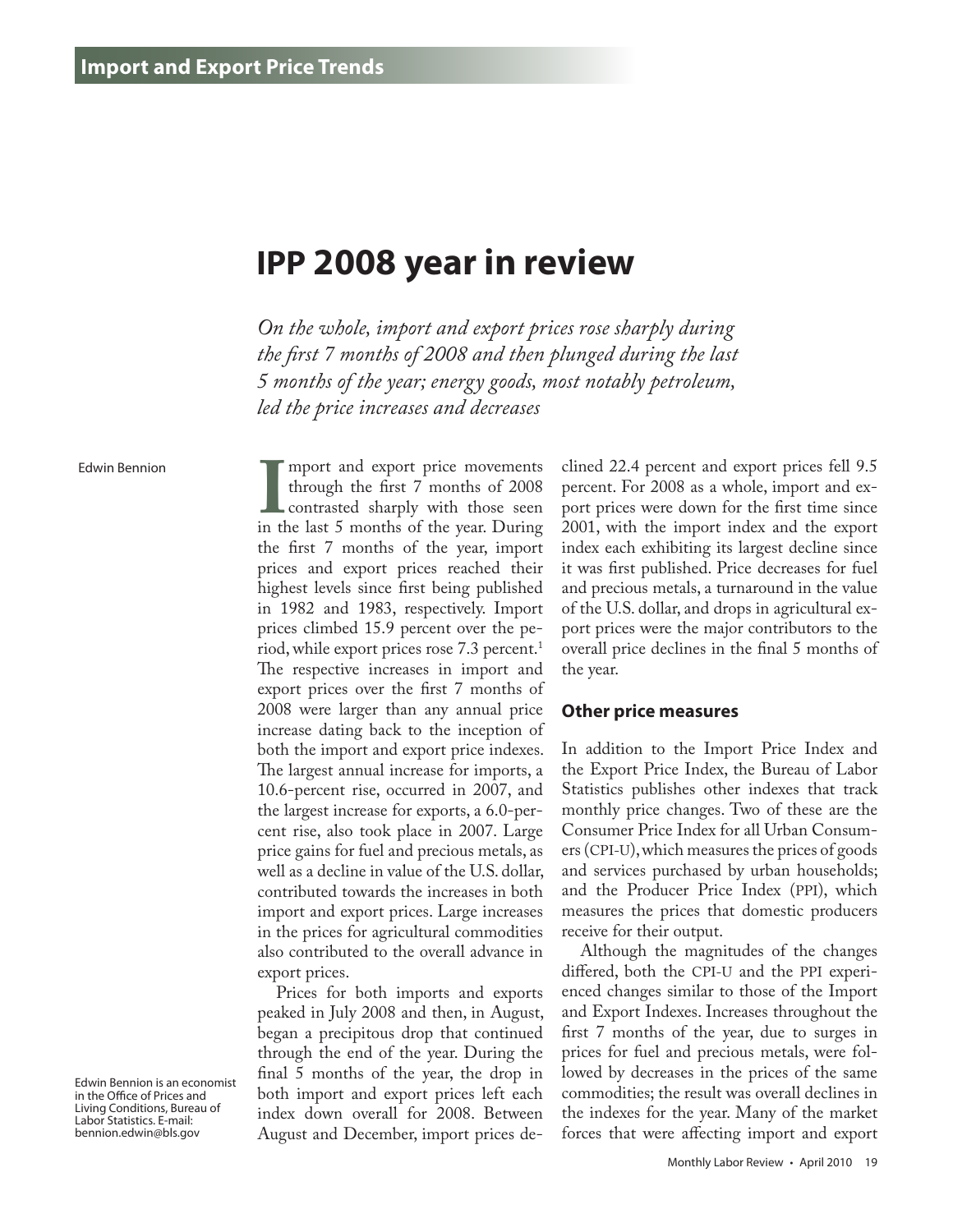prices in 2008, especially volatile energy prices, also affected the CPI-U and PPI. The similarity in movement among the four indexes is evident in chart 1.

During the first 7 months of the year, the CPI-U increased 4.7 percent. Contributing towards the overall increase in the CPI-U were rapidly increasing prices for energy. During the first 7 months of the year, the energy price component of the index rose 29.1 percent, led by gasoline prices, which climbed 35.3 percent. This was a continuation of trends that took place in 2007, when the CPI-U increased 4.1 percent, driven by a 17.4 percent increase in energy prices.

With the onset of August the CPI-U began to decline. Over the course of the final 5 months of the year, the CPI-U fell 4.4 percent, ending the year up 0.09 percent. After leading the index on its way up over the first 7 months of the year, the energy component was responsible for the fall of the index over the remaining 5 months of the year, decreasing 39.1 percent over that period and 21.3 percent for the year.

The movement of the Producer Price Index was similar to the movements of the other three indexes throughout 2008. From January 2008 through July 2008, the PPI increased 15.1 percent, largely because of higher fuel prices. Prices for fuels and related prod-

ucts rose 39.5 percent. The summer brought about a change in the movement of the index. From August to the end of the year, the PPI declined 16.8 percent overall while prices for fuel and related products fell 45.8 percent. For the year, the PPI decreased 4.3 percent, the first annual decline since 2001.

#### **Import price trends through July**

During the first 7 months of 2008, import prices increased 15.9 percent, a larger increase than had occurred throughout 2007. The rapid rise in energy prices from March through July of 2008 was a major contributor to the overall increase in import prices, and price gains for precious metals also contributed to the rise in import prices.

*Energy.* Energy prices were the primary contributor in driving import price measures to record-high levels through the first 7 months of 2008. Prices for petroleum, petroleum products, and natural gas climbed steadily through the first 7 months of the year. Petroleum prices climbed 51.6 percent, continuing the upward trend of 2007 when the index rose 48.1 percent. The price of light, sweet crude oil surged to a record high on July 3, peaking at \$145.31 per barrel.<sup>2</sup>

Trade in the futures markets appears to have played a major role in the increase of oil and other commodity prices

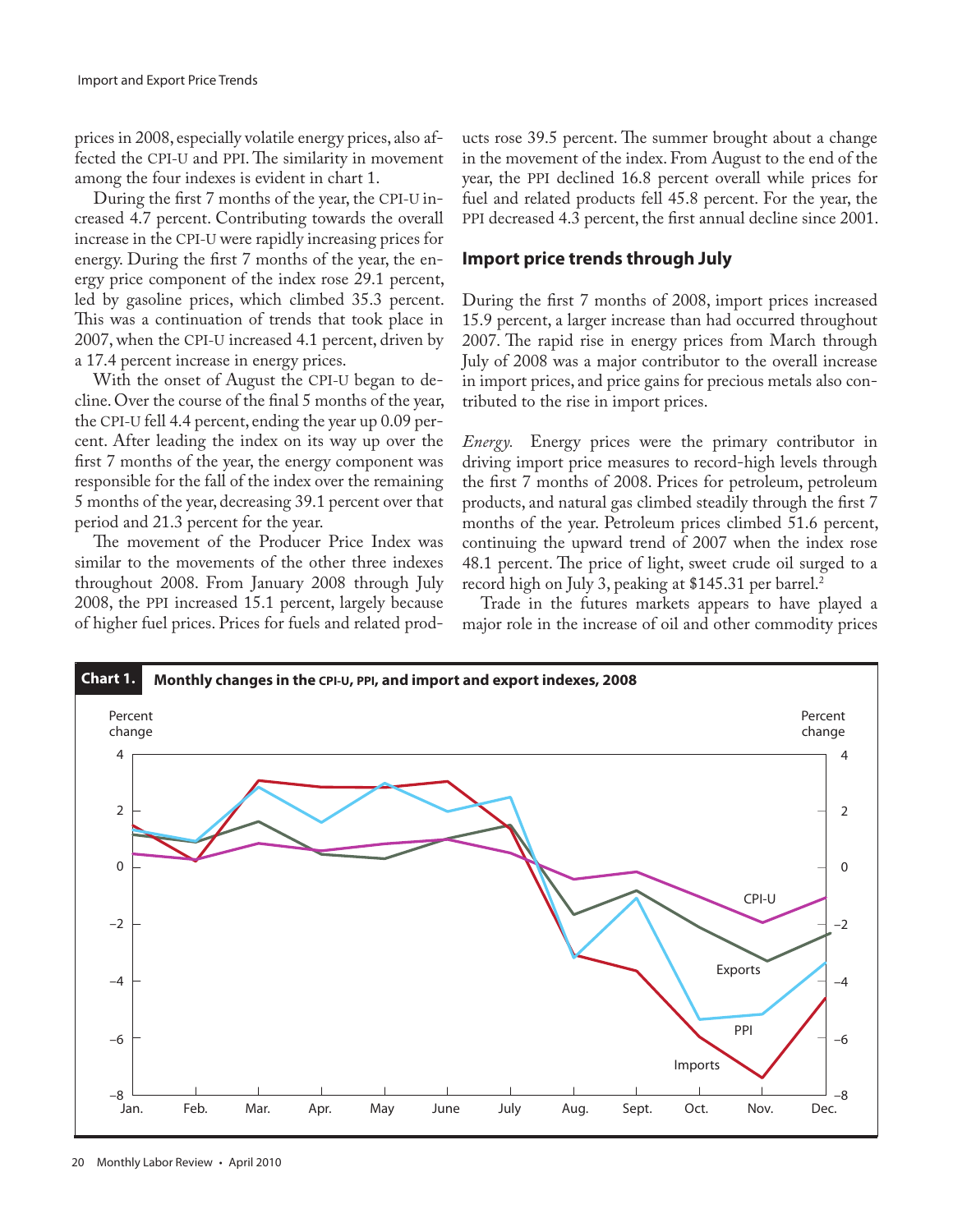through the first 7 months of 2008. In December of 2007 the Federal Reserve of the United States cut the Federal funds rate to a target range of zero to one-quarter of a percent, a level not seen since World War II. A number of other factors also helped spur global investment in the commodities markets; three of these factors were a weak U.S. dollar, concerns of impending inflation, and depressed real estate values. In the first quarter of 2008, global investments in commodities rose to more than \$400 billion.3 An estimated \$70 billion in additional investment funds flowed into the global commodities market, much of it on a speculative basis from such sources as pension funds, commercial banks, and other large investors. The large volume of futures contracts being traded in 2008 bore witness to the increase in the amount of money being invested in a wide range of commodities, but especially in oil. Noncommercial traders, as defined by the U.S. Commodity Futures Trading Commission, accounted for approximately 20 percent of all long open-interest futures positions for crude oil on the New York Mercantile Exchange in February of 2007. Over a year later, in May of 2008, the number had risen to almost 37 percent of long open-interest futures positions. The New York Mercantile Exchange reported a 71.5-percent increase in the year-todate volume of energy futures contracts during the same period. The number of energy futures contracts in 2008 was almost 339 million, up from a total of 190 million in 2007.4 Such an influx in trading activity was also evident on the electronic exchanges. Intercontinental Exchange, a major electronic exchange for global commodity trading, also experienced large increases in trading volumes for petroleum futures. From May 2007 to May 2008, the volume of futures contracts for Brent Crude, a type of crude oil used as a benchmark in global oil pricing, swelled to 6.7 million futures contracts, a 23.5-percent increase from about  $5.4$  million.<sup>5</sup>

There were a number of factors that contributed to the increase in oil prices during the first several months of 2008. Falling crude inventories in the United States was one such factor. In March, the Energy Information Administration announced that crude inventories in the United States fell by 3.1 million barrels in the month of February to 305.4 million barrels, a level substantially lower than what many investors had expected.<sup>6</sup> This drop exacerbated fears that an already tight balance between supply and demand would grow more precarious.

Continued robust demand on the part of China, the world's second-largest oil-consuming market, also gave strength to prices throughout the first 7 months of 2008. Chinese demand for crude oil in March 2008 had increased by 25 percent from a year earlier, as reported by the Customs General Administration of China.7 Some of this increase in demand was attributed to agricultural needs as the planting season began. The approach of the Olympic Games, held in Beijing, also contributed to increased demand on the part of China. China stockpiled large reserves of fuel to ensure a steady and uninterrupted supply of petroleum to provide for transportation and energy needs during the games.

A number of geopolitical incidents affected the price of oil in the first half of 2008. In March, the United Nations Security Council issued sanctions against Iran in response to its nuclear program. Increased tensions between Iran and the United Nations raised fears that Iran might retaliate by disrupting the flow of oil coming from the Persian Gulf nations, especially those which ship petroleum through the Strait of Hormuz. The 16.5 million to 17 million barrels of petroleum that pass through the Strait of Hormuz on a daily basis make the Strait the world's most important transit route for oil, and any disruption of this route would have had a significant impact on the flow of oil to the global market.<sup>8</sup>

Supply disruptions caused by militant attacks in the Niger River delta and on offshore production facilities in Nigeria helped drive prices of oil higher throughout the spring of 2008. Though not a major threat to world supply, the attacks in Nigeria, the world's 14th-largest producer of oil in 2008, rattled the market.<sup>9</sup> Geopolitical incidents such as the Nigerian attacks and the increased tension between Iran and the United Nations drove prices for petroleum higher as the markets reacted in a fearful manner to the news rather than reacting in a way more consistent with the actual impact that the aforementioned events were having on the supply of petroleum to the international market at the time.

Another factor that contributed to higher fuel prices in the spring and early summer of 2008 was the weak U.S. dollar, which had declined 3.9 percent during the period as measured by the Federal Reserve's Nominal Broad Dollar Index.10 (See chart 2.) The dollar reached its lowest value in July of 2008, the same month that petroleum set its record-high price. Because oil is priced in U.S. dollars, the declining value of the U.S. dollar mitigated the rise in oil prices in many other currencies.<sup>11</sup>

Prices for natural gas followed the same trend as those for petroleum. During the first 7 months of 2008, prices for natural gas climbed 59.3 percent, reaching a level not seen since the closing months of 2005. The large price increase of 2008 does not appear to have been caused by the same market forces that typically shift the price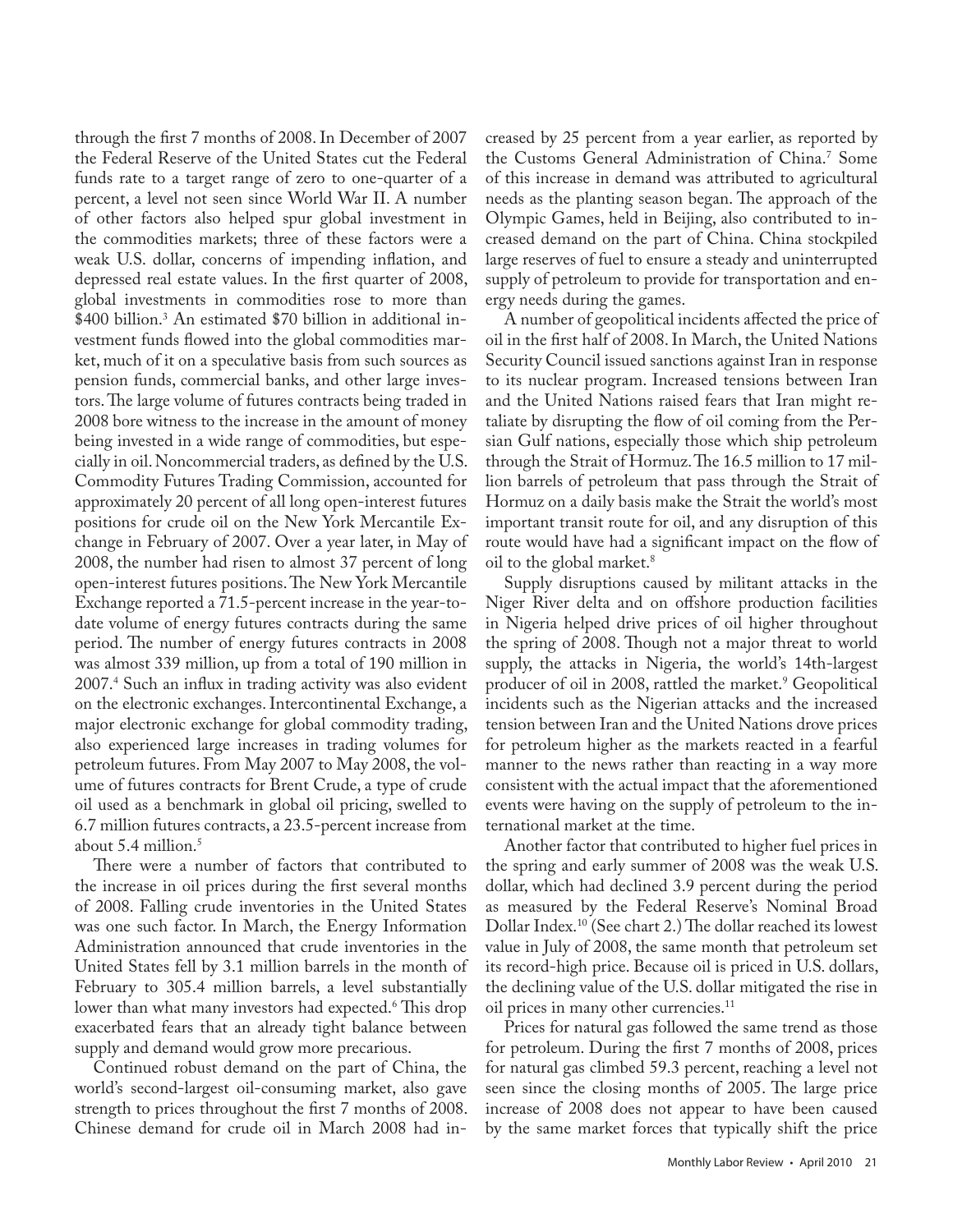

of natural gas, because the rise in price was at odds with usual price trends for imported natural gas. Under normal seasonal patterns prices climb in the winter months, fall in the summer, and rebound as winter approaches towards the end of the year. According to the Energy Information Administration, consumption in the United States was little changed from 2007, increasing only 0.1 percent, and temperatures through the first 7 months of the year were fairly mild.<sup>12</sup> A substantial force behind the large increase in natural gas prices was the large amount of investment in energy commodities that took place in 2008. As appeared to be the case with petroleum, the volume of natural gas futures contracts rose significantly from 2007 to 2008. On the New York Mercantile Exchange, the volume of futures contracts for natural gas increased by 20.0 percent, from 29,786,318 in 2007 to 38,730,519 in 2008.13

*Raw materials.* The index for imports of raw materials and industrial supplies excluding petroleum, natural gas, coal, and other energy commodities increased steadily over the first 7 months of 2008. From January through the end of July, prices for raw materials and industrial supplies increased 16.9 percent. This increase continued the trend from the previous year, during which prices had increased 7.4 percent. The major contributors to the overall increase

were metals, both precious and nonprecious, and chemicals.

Nonmonetary gold prices increased 10.2 percent through the first 7 months of the year, continuing a steady rise in price dating back to 2001. Gold became a very attractive investment when the U.S. Federal Reserve cut interest rates to record-low levels. Gold has traditionally been viewed as a reliable store of wealth and a hedge against inflation. As concerns regarding the state of the U.S. economy and the relative strength of the U.S. dollar mounted, investors turned to gold as a perceived safe investment.<sup>14</sup>

Other precious metals excluding gold also experienced large price increases during the first 7 months of the year. Prices for these metals, which include silver, platinum, palladium, and rhodium, rose 29.1 percent during the first 7 months of the year, with platinum prices increasing to record levels. Supply shortages in South Africa, the world's largest producer of the platinum group of metals, were a major contributor to the increase in platinum prices. Unlike gold, platinum is much more of a commercial commodity than an investment. Of the 239,000 kg of platinum sold in 2006, 130,000 kg were used in the production of automobile emissions control devices and a large percentage of the remaining platinum sold went to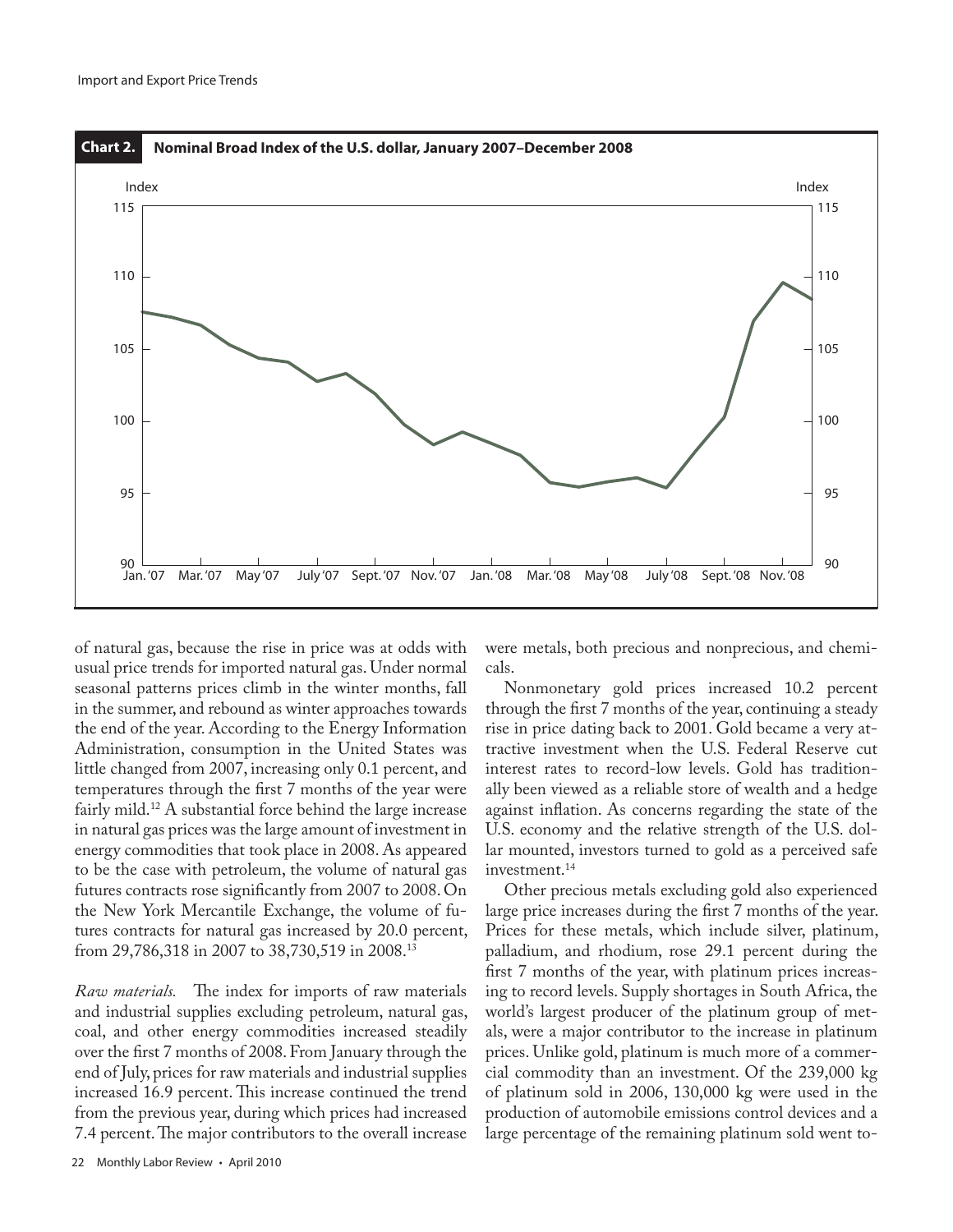wards other industrial applications.<sup>15</sup> Prices for platinum are therefore driven largely by supply and industrial demand. Production in South African mines fell by over 10 percent as Eskom, South Africa's national power generator, was unable to meet the demand for electricity. Many mines were forced to operate with only 80 to 90 percent of their power supply, and as a result production suffered.16 Owing to South Africa's position as the world's largest producer of platinum, the decrease in production on the part of South Africa's mines drove platinum prices higher.

Steel, iron, and other nonferrous metals such as copper experienced significant price increases through the first 7 months of 2008 as well. Prices for iron and steel climbed 41.1 percent during the period after having risen 8.1 percent in 2007. The world's leading iron ore producer, Brazil's Vale, set the prices for iron ore significantly higher at the beginning of February.17 One of the causes of the price increases of 65 percent to 71 percent was continued high demand on the part of China's robust steel industry. While North American and European demand for steel was tepid at best, demand was still robust in many developing nations such as India and China where construction continued at a strong pace. Copper prices, which plummeted at the start of the year, climbed 22.2 percent from February through the month of May and, despite a decline in July, were still up 17.6 percent at that time compared with prices in January. In April labor unrest in three mines in Chile helped drive copper prices up on the London Metal Exchange.18 As with other metals, and commodities in general, copper rose in price during the first 7 months of the year, driven up in part by the depreciation of the U.S. dollar against major world currencies along with fears of impending inflation.

Prices for chemicals excluding medicinals climbed 19.3 percent through the month of July, after an increase of 10.6 percent in 2007. Fertilizers, pesticides, and insecticides, which increased in price by 59.2 percent, were a major contributor to the overall increase of chemicals prices. As agricultural commodities climbed in price, farmers turned to fertilizers as a means of increasing crop yields.19 Both the U.S. and world fertilizer industries were unable to quickly adjust to the surging demand for fertilizers. Rising energy prices also contributed to the rise in prices for fertilizer, because higher energy prices drove up production costs for fertilizers.

*Finished goods.* Prices for imports of finished goods, including capital goods; automotive vehicles, parts, and engines; and consumer goods also were on the rise during the first 7 months of 2008. Prices for passenger vehicles

continued to increase through July of 2008, continuing a trend that started in the mid 1990s. Prices rose 0.3 percent from January 2008 to July 2008 after a 2.4-percent annual increase in 2007. Auto parts, engines, bodies, and chassis increased in price by 1.6 percent during the first 7 months of 2008. Several factors helped drive up import prices for these goods. One of the factors was the depreciation of the U.S. dollar against the Canadian dollar, the yen, and the euro. As was previously mentioned, the Federal Reserve's Nominal Broad Dollar Index declined 3.9 percent for the period.

Rising prices for inputs such as steel also pushed up prices for auto parts and passenger vehicles.<sup>20</sup> Steel manufacturers, dealing with higher costs for iron ore and energy, raised prices for items such as sheet steel, which is used in the manufacturing of autobodies, to reflect the higher costs of manufacturing. In response, several auto manufacturers raised vehicle prices to offset erosion in earnings brought about by the higher price of steel.<sup>21</sup>

After rising steadily throughout 2007, prices for capital and consumer goods continued to rise throughout the first 7 months of 2008. A major contributor to the increases was increasing petroleum and metals prices. The weakening of the U.S. dollar against such currencies as the yen and the euro also drove prices higher as many businesses renegotiated contracts at the beginning of the year in order that they reflect the weaker dollar.

Prices for computers and home entertainment equipment were exceptions to the upward trend: prices for computers declined by 2.9 percent from January 2008 to July 2008, while home entertainment equipment prices declined by 1.3 percent. Increasing worldwide sales and economies of scale are two of the reasons for falling HD and flat-screen television prices.<sup>22</sup> It was mainly a combination of weakening demand and increased competition that drove down computer prices.

## **Export price trends through July**

Prices for exports increased significantly during the first 7 months of 2008, rising 7.3 percent. This 7-month increase was larger than any annual increase the index had experienced in the last two decades. Agricultural commodities such as soybeans and corn were major contributors to the overall increase in export prices. Rising prices for precious metals also contributed to the overall increase in export prices from January through July.

*Agricultural products.* As with petroleum, prices for exports of agricultural commodities were quite volatile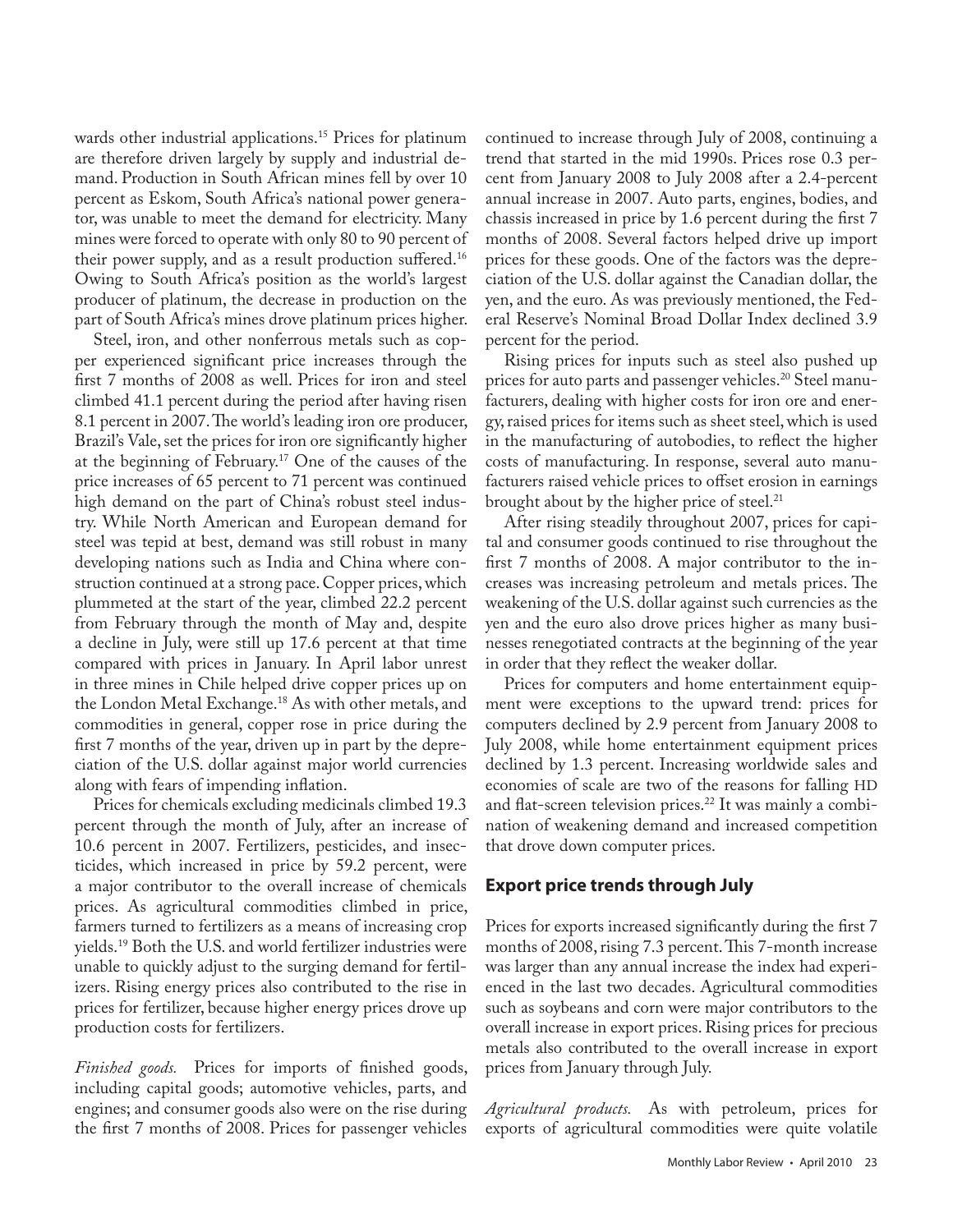throughout 2008. During the first 7 months of the year, prices climbed 23.6 percent, which almost mirrored the 23.4-percent annual increase from 2007. During 2008 export price trends were dominated by rising prices for corn and soybeans.

Corn prices climbed steadily within the first 7 months of the year, increasing 63.7 percent. The influx of investment in futures markets that took place during the early part of 2008 and contributed to rising oil and gold prices also affected prices for agricultural commodities.<sup>23</sup> In May of 2008 noncommercial investors held nearly 463,000 long futures contracts in the Chicago Board of Trade corn futures. By comparison, at the end of May of 2007 there were slightly under 340,000 noncommercial long contracts.<sup>24</sup>

Weather also played a role in driving up corn prices during the first 7 months of 2008. Heavy rainfall during the spring delayed planting in the Corn Belt, stoking fears that there would not be sufficient acreage planted to meet growing demand. Flood waters inundated large areas of the Midwest in June, which further exacerbated fears of a diminished harvest. Iowa was especially hard hit, with approximately 1.2 million acres used for corn, or 1.5 percent of the country's anticipated harvest, waterlogged. These flooded acres were land either on which farmers needed to replant or on which they had not yet planted because of the water.<sup>25</sup> As a result of the heavy rainfall throughout the Midwest, the United States Department of Agriculture (USDA) lowered its forecast for the U.S. corn harvest by 3.2 percent. The original forecast of 12.1 billion bushels was reduced to 11.7 billion bushels.<sup>26</sup>

Increased export demand also drove up both corn and soybean prices in 2008. Because of the weakening of the U.S. dollar in relation to other currencies, foreign demand for U.S. agricultural products increased as they became much cheaper for foreigners to purchase in relation to agricultural products from many other countries. As global demand for meat rose, feed usage also increased, with much of the world turning to the United States as a source of animal feed. USDA increased its corn export forecast to 2.45 billion bushels, which was an all-time high.

Soybean prices rose 47 percent through the month of July despite an estimated 74.5 million acres planted, which was the third-largest area on record and a 17-percent increase from the previous year. The same factors that drove up corn prices also contributed to the rise in soybean prices. Increased investment in agricultural commodities, poor weather, the weakening U.S. dollar, and high export demand all played their part. In the month of July, soybean prices reached a record high of \$16 per

24 Monthly Labor Review • April 2010

bushel. Flooding in the Midwest brought about a reduction in the percent of acres that would be planted, from 98.1 percent to 96.8 percent.<sup>27</sup> The flooding cut planted acreage by 3.7 million acres, and harvested acreage was expected to drop by 1.3 million acres. In June of 2008, soybean inventories were estimated to be 676 million bushels, down 38 percent from 2007 and the lowest level in 4 years. Prices for soybeans rose significantly in reaction to the news of low inventory.

*Raw materials.* Price trends for raw material exports were very similar to those of raw material imports, though of differing magnitudes. During 2007 prices for raw materials were steadily on the rise, increasing 10.5 percent, and the trend continued through the first 7 months of 2008. Through July of 2008 prices rose 15.4 percent, with especially large increases taking place in May, June, and July.

Prices for exported chemicals were on the rise, increasing 13.5 percent from January to July of 2008. As with their import counterparts, prices for exports of chemicals, specifically fertilizers and petrochemicals, were driven up by higher levels of demand, due to high agricultural commodity prices, and the rising price of oil. Fertilizer prices increased sharply in the early months of 2008 because of strong demand generated by exceptionally high global prices for agricultural commodities. In response to the high prices, farmers across the globe turned to fertilizers in an attempt to boost yields. Rising crude oil prices also drove up prices for petrochemicals such as benzene and ethylene, which in turn drove up prices for organic chemicals that are manufactured from them. Several gasoline additives also were increasing in price, mainly because these fuel additives routinely move in conjunction with petroleum prices.

Export metals prices also were on the rise through the month of July. The depreciation of the U.S. dollar against numerous world currencies coupled with rising global steel prices made U.S. exports of steel quite attractive for foreign buyers.28 During the first 2 quarters of 2008, the United States exported 4.9 million tons of steel, a 19-percent increase from the same period in 2007, making the United States the 8th-largest steel exporter.<sup>29</sup> Most of the steel exported was destined for Asia and the Asian Near East (more commonly known as the Middle East), where demand remained strong throughout the early part of the year. Prices for exports of precious metals also were on the rise. The same factors that drove up prices for imported precious metals drove up prices for exported precious metals.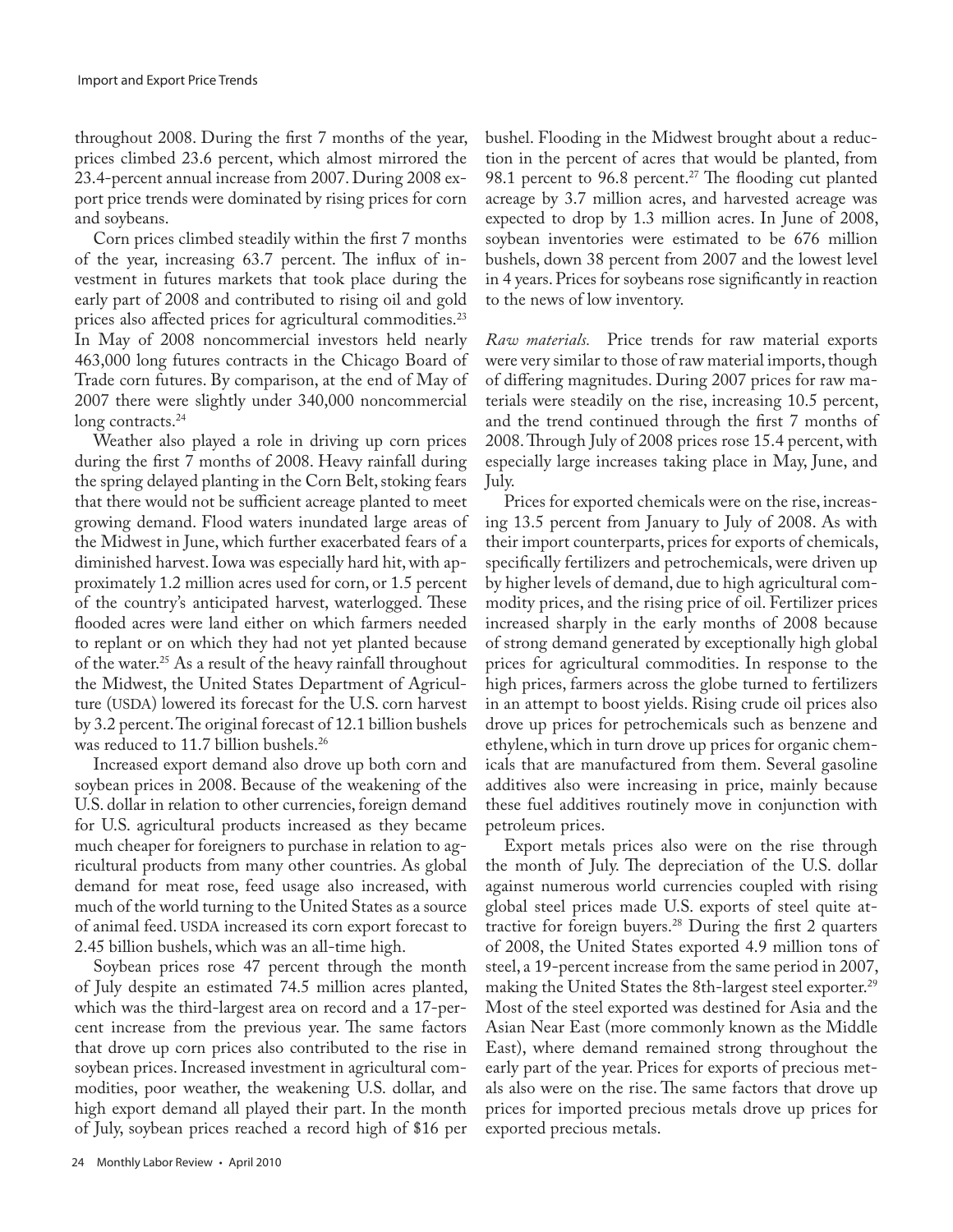*Finished goods.* Prices for exports of finished goods all rose through the month of July. Prices for automotive vehicle parts, engines, and bodies increased 1.2 percent during the aforementioned period. As with imports, the main reason for the increase in prices of exports was materials costs. As steel and other metals rose in price, the production of automotive parts became more costly. The same was true for household and kitchen appliances, which increased 3.6 percent in price. Prices for industrial and service machinery also increased over the same period. The rising costs of materials such as steel were a driving force behind the increases. Consumer goods prices were on the rise as well, most notably in the form of rising jewelry prices. Increasing gold and other precious metals prices helped drive the price of jewelry higher.

## **Import price trends for August–December**

From August through the end of the year, the Import Price Index declined 22.4 percent and finished the year down 10.1 percent. Before 2008, the last decline in import prices took place in 2001, when import prices declined 9.1 percent for the year. It appears that the same commodities and products that drove the index up through the first 7 months of the year were responsible for the index's decrease over the final 5 months.

*Energy.* Prices of imported petroleum and petroleum products began their precipitous drop in August and, over the final 5 months of the year, fell 67.6 percent to end the year down 50.8 percent. Turmoil in the global financial sector brought about an overall slowing of economic activity across the globe, especially in developed countries, and thus decreased demand for energy.<sup>30</sup> In the United States unemployment figures rose to their highest levels in 25 years while GDP shrank, both of which indicated a worsening of the U.S. economy. Lower economic activity and concomitant softening demand for petroleum were significant factors in the decline of prices for petroleum.

Drivers in the United States reduced the number of miles driven as gas prices increased. Fifteen billion fewer vehicle miles were driven in August of 2008 in comparison with August of 2007, a 5.6-percent decline. By the end of the year, Americans had driven 108 billion fewer vehicle miles for the year 2008, a 3.6-percent decrease from the previous year.<sup>31</sup> The large decrease in miles driven, intensified by the growing global recession, bolstered fears of slackening demand for oil.

As economies around the world faltered and concerns of inflation subsided, the U.S. dollar underwent a very large appreciation, which also contributed to falling petroleum prices. The popularity of the U.S. dollar as a safe haven in times of economic troubles helped it appreciate against the other major world currencies.32 Because crude oil is priced in U.S. dollars, the appreciating value of the dollar made oil more expensive for buyers in foreign countries, resulting in reduced demand.

Geopolitical events, which had affected petroleum and energy prices during the first 7 months of 2008, appear to have had a relatively little impact on petroleum and energy prices over the final 5 months of the year. Supply disruptions in Nigeria, due to continued militant attacks; OPEC production cutbacks; an explosion on a portion of the Baku-Tblisi-Ceyhan pipeline in Turkey; and Tropical Storm Edouard, which made landfall south of Port Arthur, Texas, all did little to hinder the fall of oil prices. Starting in June many investors exited the energy markets. By October of 2008, the number of open-interest futures contracts held by noncommercial traders, as defined by the Commodity Futures Trading Commission, had fallen by 19.7 percent from May and accounted for only 29 percent of all positions for crude oil on the New York Mercantile Exchange.

*Raw materials.* Prices for imports of raw materials spent the final 5 months of 2008 steadily declining. During these 5 months, prices for raw materials declined 14.7 percent, ending the year just 0.2 percent below where they began the year. After a slight increase in the price of gold in August, prices declined for the rest of the year, with notably large decreases in September and December. Investors flocked to gold during the first few months of 2008, but, as signs mounted that the economies of the United States and other developed nations were headed for or already in a recession, concerns of inflation quickly evaporated. Investors removed hedges against high global inflation and abandoned many positions on commodities such as oil and gold.<sup>33</sup> As the fear of inflation dissipated, the U.S. dollar staged a large recovery in value against the other major world currencies, making gold an even less attractive investment.

Other precious metals such as silver, platinum, and palladium experienced even more precipitous price declines over the final 5 months of the year. Platinum, which is used primarily as an industrial metal, especially in the construction of automobile emissions control devices, fell in price by more than 50 percent in the final 5 months of the year, from a record high of over \$2,000 an ounce. As the global economy fell into recession, demand for the metal declined as production of automobiles, especially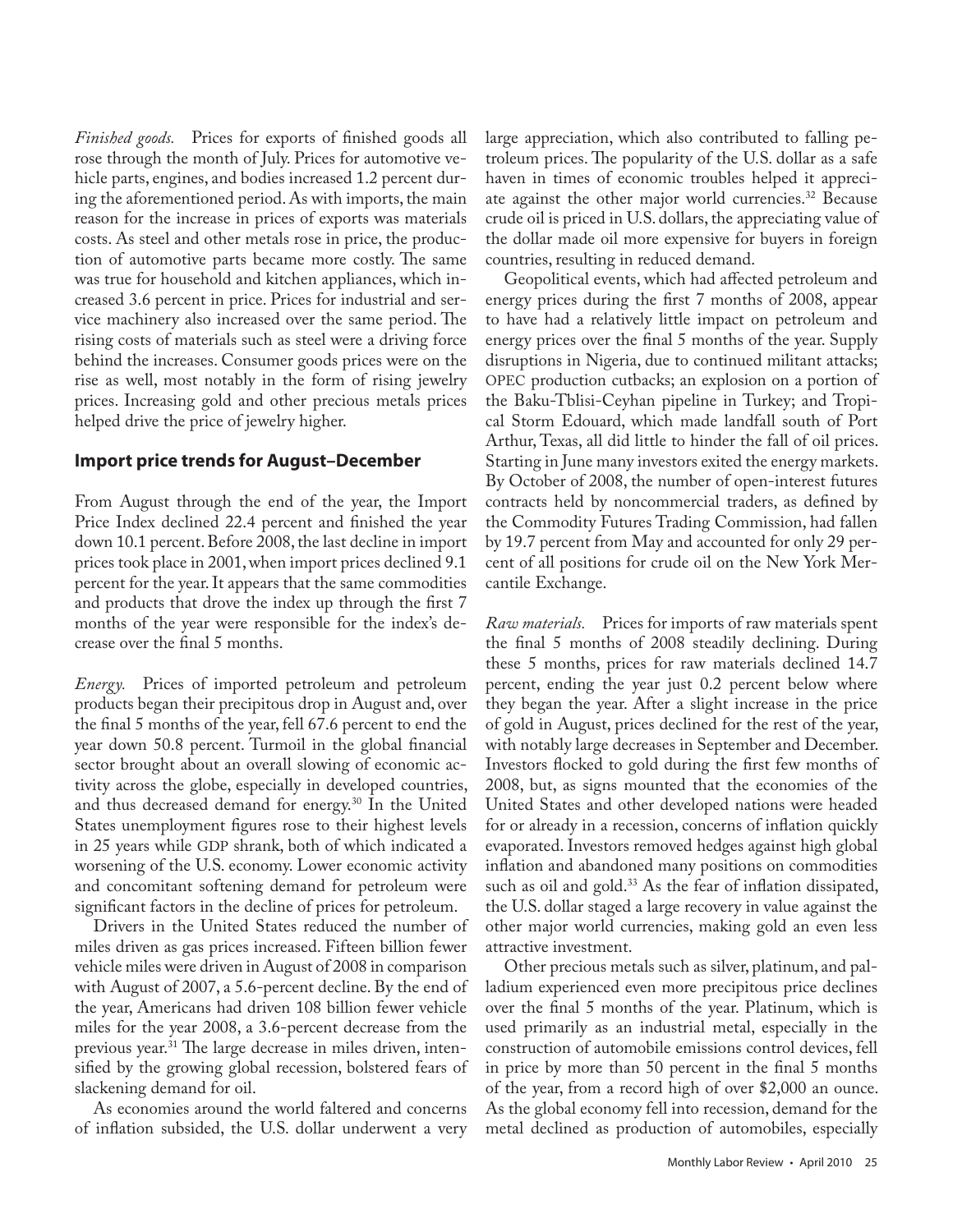large SUVs, fell.<sup>34</sup> The attractiveness of silver as an investment in the same guise as gold also lessened as the specter of inflation from earlier in the year dissipated.

Prices for steel and iron continued to climb through the month of September and then quickly plummeted during the final 3 months of the year, falling 26 percent from the highs reached in September. Dwindling demand, due to the onset of the global recession, helped drive down steel prices as construction and manufacturing activity declined. Copper prices also plummeted, falling 43.3 percent. The struggling housing market in the United States had severely reduced copper prices, due to copper's important role in residential construction. Large surpluses of copper on the international market helped bring about lower prices and, as construction in Asia started to decline, copper prices fell even more. By August there was a surplus of 125,000 metric tons in the market.<sup>35</sup> From the start of August through the end of the year, copper prices declined 43.3 percent and finished the year down 41.8 percent compared with a year earlier.

*Finished goods.* Prices for finished goods imports over the final 5 months of 2008 were in line with those of other imports, save a few exceptions. As with the other categories of imports, price declines in finished goods were gradual through the summer and fall but by the end of the year had become quite pronounced.

After climbing by 1.6 percent through the first 7 months of the year, prices for capital goods peaked in July, remained unchanged in August, and then began a steady decline through the rest of the year, falling 0.7 percent. A resurgent U.S. dollar played a significant role in the decline of import prices. The Federal Reserve's Nominal Broad Dollar Index increased 13.7 percent over the final 5 months of 2008. The strengthening of the U.S. dollar, especially against the euro, Canadian dollar, British pound, and several currencies from Asian countries (although not the yen), helped drive down import prices.

Worsening economic conditions, in both the United States and the rest of the world, also contributed to the decline of import prices for finished goods. Both domestically and internationally, economies started to falter, which brought about a decline in consumer expenditures, contractions within the manufacturing sector, and falling prices. The GDP of the United States, as measured by the Bureau of Economic Analysis at the U.S. Department of Commerce, began its decline in the third quarter of 2008 and dropped steeply in the final quarter of the year, evident in chart 3. By the end of the year, GDP had receded to a level not far from that of the first 2 quarters of 2007. A

wide range of factors such as job loss, a severe reduction in credit, falling home prices, and a declining stock market put consumers under severe stress in the latter 2 quarters of 2008. Declining personal consumption expenditures in the final quarter of the year went hand in hand with marked decline in GDP. Consumers spent an estimated \$210 billion less in the fourth quarter of 2008 than they had a year earlier.

## **Export price trends for August–December**

The final 5 months of 2008 bore witness to declining import and export prices, as well as a decline in the U.S. trade deficit. Overall levels of both imports and exports of goods and services also fell during the closing months of the year, as is illustrated in chart 4. After growing steadily during 2007 and the first 7 months of 2008, both imports and exports declined sharply with the onset of autumn. From August through the end of the year, imports fell 23.8 percent and exports declined 19.2 percent. Waning demand for both imports and exports, due to poor economic conditions both domestically and abroad, was responsible for the declines. Falling crude oil prices were a major contributor to the reduced trade deficit in the closing months of 2008, though a resurgent dollar did lessen the impact to some extent. Even with the strengthening of the U.S. dollar, the U.S. trade deficit was the smallest it had been in 6 years as of December of 2008.

As has already been noted, the index for export prices peaked in July of 2008. During the final 5 months of the year, the index fell steadily and, by the end of the year, reached a level that had not been seen since the opening months of 2007. As was the case with imports, the major contributors to the index's rise during the first 7 months of the year were also those primarily responsible for the index's decline during the last 5 months of the year.

*Agricultural products.* Declining corn prices were a major contributor to the overall decline in export prices. After reaching record highs during the first 7 months of 2008, a period in which prices experienced some of the largest gains of the last decade, prices dropped precipitously over the final 5 months of the year. From the start of August through the end of the year, prices fell by 51 percent, to a level not seen since autumn of 2006. A number of factors contributed to the decline in corn prices.

In August 2008, USDA's National Agricultural Statistics Service released new estimates for spring-planted row crops. Corn production was forecast to total 12.3 billion bushels, with expected yields to average 155 bushels per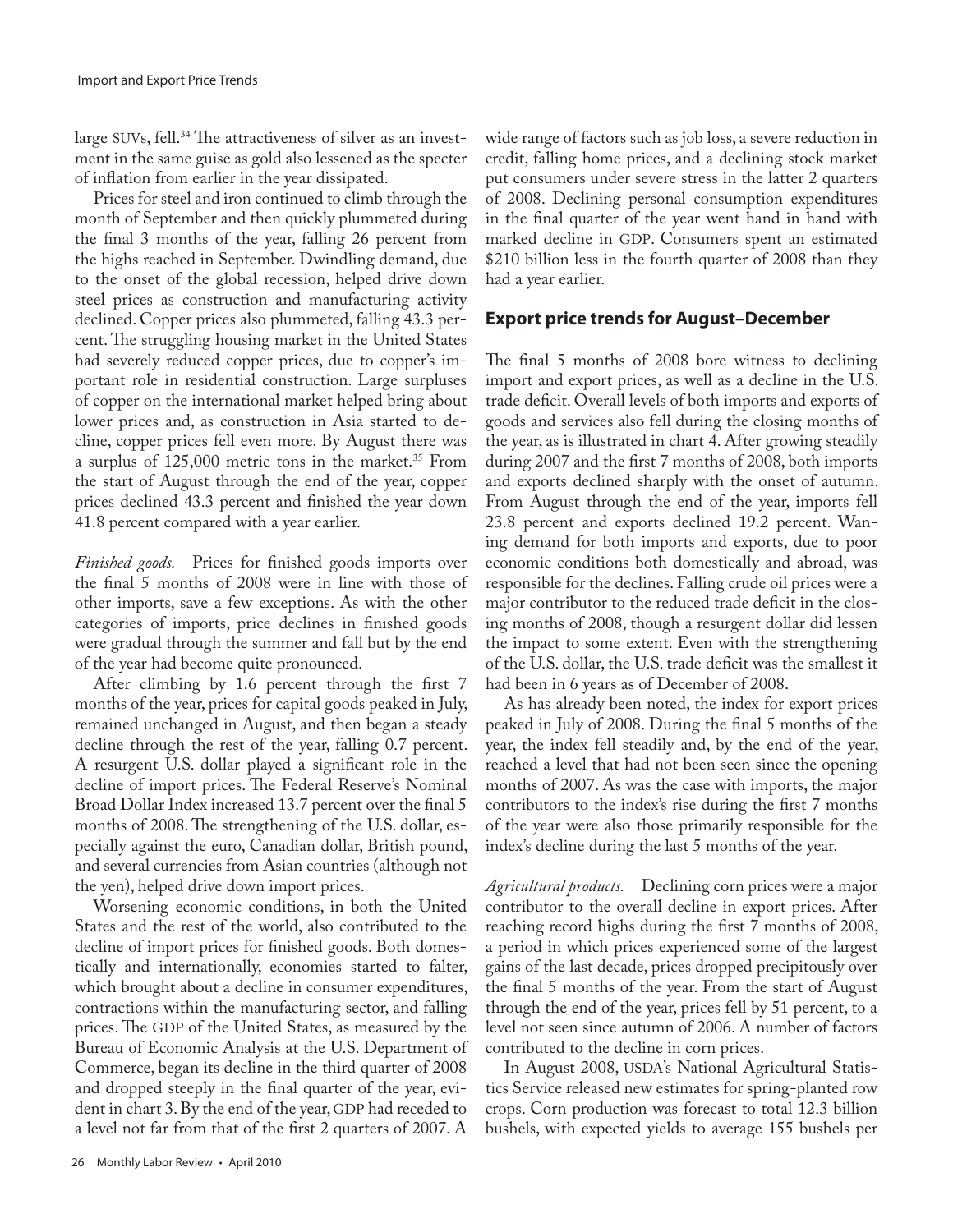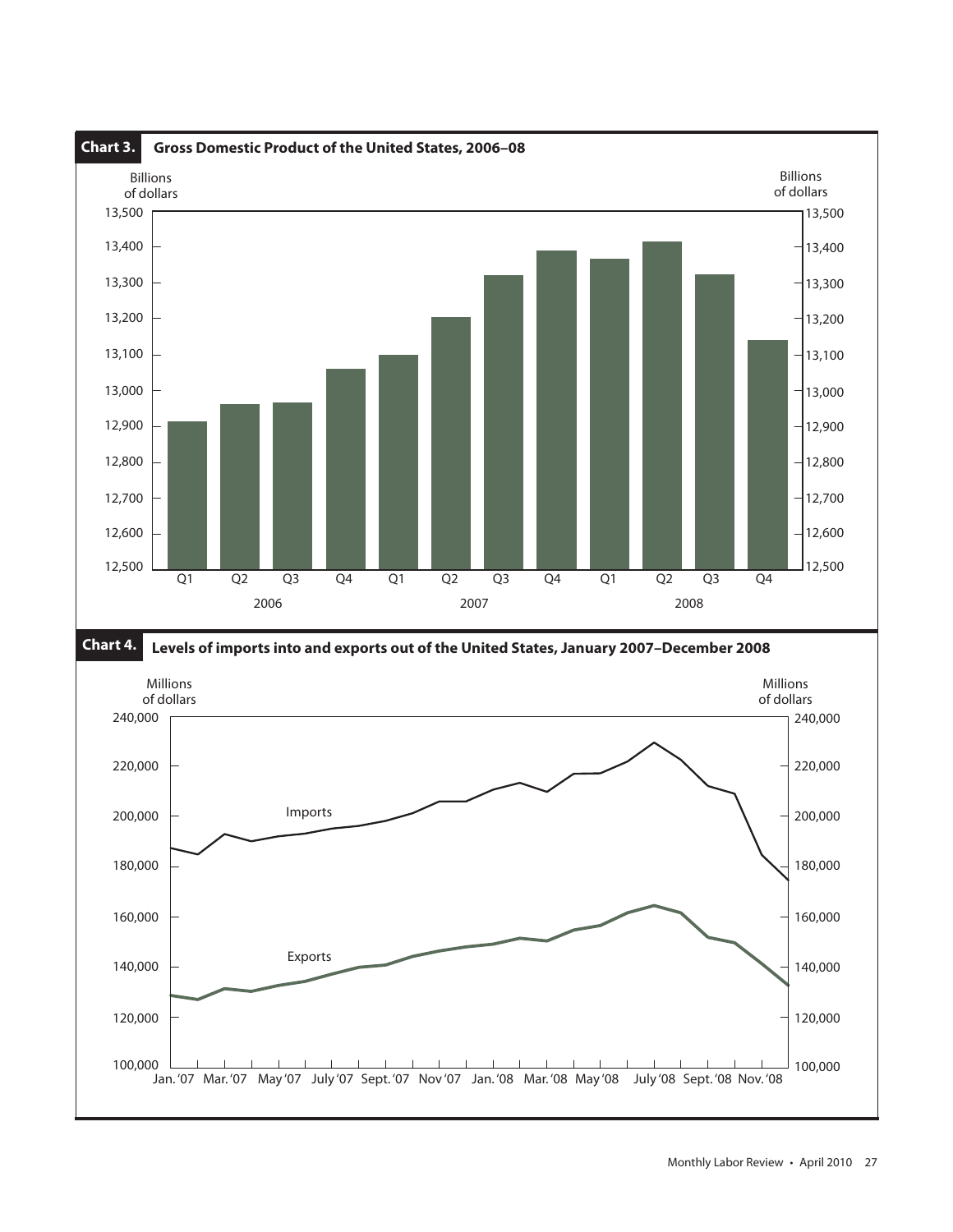acre, the second-highest yield on record.<sup>36</sup> Earlier in the year the USDA had reduced its crop forecasts for corn because of deluges that had severely affected the Corn Belt through much of the planting season. The forecasts of August greatly allayed fears that the 2008 crop would be significantly lower than the previous year and did much to relieve pressure on prices. During the month of August prices fell by 28.6 percent.

As summer gave way to fall and fall to winter, prices for corn continued to decline. Prices declined by 17 percent in October and 16.7 percent in December. Uncertainty regarding the overall global economic outlook helped dampen demand for grain.<sup>37</sup> As signs of a global economic downturn grew stronger, the attractiveness of commodities as an investment was greatly reduced. Along with the decline in export demand, the strengthening of the U.S. dollar over the last 5 months of the year helped drive down the price of corn.

Prices for soybeans and other oil seeds followed much the same trend as corn prices. After reaching never-before-seen highs in July of 2008, in the final 5 months of the year prices for soybeans and other oil seeds receded to levels in line with those of late 2007, completely erasing the record gains of 2008. Many of the same factors that contributed to the decline in corn prices also drove soybean prices down. In August, the National Agricultural Statistics Service forecast soybean production at 2.97 billion bushels for 2008, up 15 percent from the previous year.38 Fears had persisted that the worst flooding to hit the Midwest since 1993 would severely hamper planting and would result in a lower-than-anticipated crop yield. The strengthening of the U.S. dollar coupled with the overall decline in the attractiveness of commodities also helped drive down soybean prices.

*Raw materials.* Over the final 5 months of 2008, export prices for raw materials steadily declined, falling 21.5 percent to a level on par with that of December of 2006. Prices for raw materials finished the year down 9.4 percent from a year earlier; 2008 was the first year that prices had declined since 2001.

Exported metals dropped in price significantly over the last 5 months of 2008. Prices for steel and iron products declined 9.9 percent. Demand for American steel declined in the latter half of 2008 as economies around the globe started to slow and the likelihood of a global recession loomed. China, in particular, scaled back demand for steel in the fall of 2008 because of the slowdown of construction in China and the rest of the world. Demand on the part of automobile manufacturers also declined as

the number of vehicle sales slowed.

Prices for nonmonetary gold and other precious metals also declined during the final 5 months of the year. Gold declined in price by 14.8 percent, and prices for other precious metals fell 45.6 percent. Many investors turned away from gold as concerns of inflation subsided, economies around the world started to slow, and the U.S. dollar regained some of the value it had lost in the early months of 2008. Prices for the platinum metals group also fell sharply through the latter part of 2008, though not for the same reason as gold prices. The demand for platinum fell sharply as automobile sales, especially of larger vehicles, declined.

As with metals prices, prices for chemicals were on the decline from August through the end of the year, falling 12.7 percent. Export chemicals prices finished 2008 down 0.9 percent for the year, which was the first annual decline since 2001. Prices for chemicals fell in tandem with prices of upstream products, namely petroleum and natural gas. The prices of benzene and ethylene, both petrochemicals, declined as crude oil prices dropped in price. This decline in turn drove down prices for a wide range of organic chemicals such as styrene, vinyl chloride, and methyl tertiary-butyl ether. Plastics prices also underwent a significant decline during the final 5 months of 2008, falling by 13.9 percent. As they were for the prices of organic chemicals, declining crude oil prices were the largest factor in the decline in prices for plastics.

*Finished goods.* Prices for finished goods exports declined much more slowly during the final 5 months of 2008 than prices for agricultural and raw material exports. Prices for capital goods declined 0.4 percent, with prices for computers and semiconductors falling 3.9 percent. Falling demand, which was brought about by the global economic slowdown, was exacerbated by oversupply, especially of components such as DRAM and NAND flash memory. In addition, technological innovations and competition kept manufacturing costs low and allowed for prices to continually decline.

It was not until the final 2 months of the year that prices for automotive vehicles and parts declined, and they did by only 0.2 percent. Prices for passenger cars and trucks rose in the late summer months and through October, when new (2009) vehicle models were introduced. After the introduction of the new models, prices remained stable through the close of the year. Prices for parts, engines, bodies, etc. began decreasing in November, falling 0.3 percent during the final 2 months of 2008. It took several months for the falling prices of inputs, especially steel, to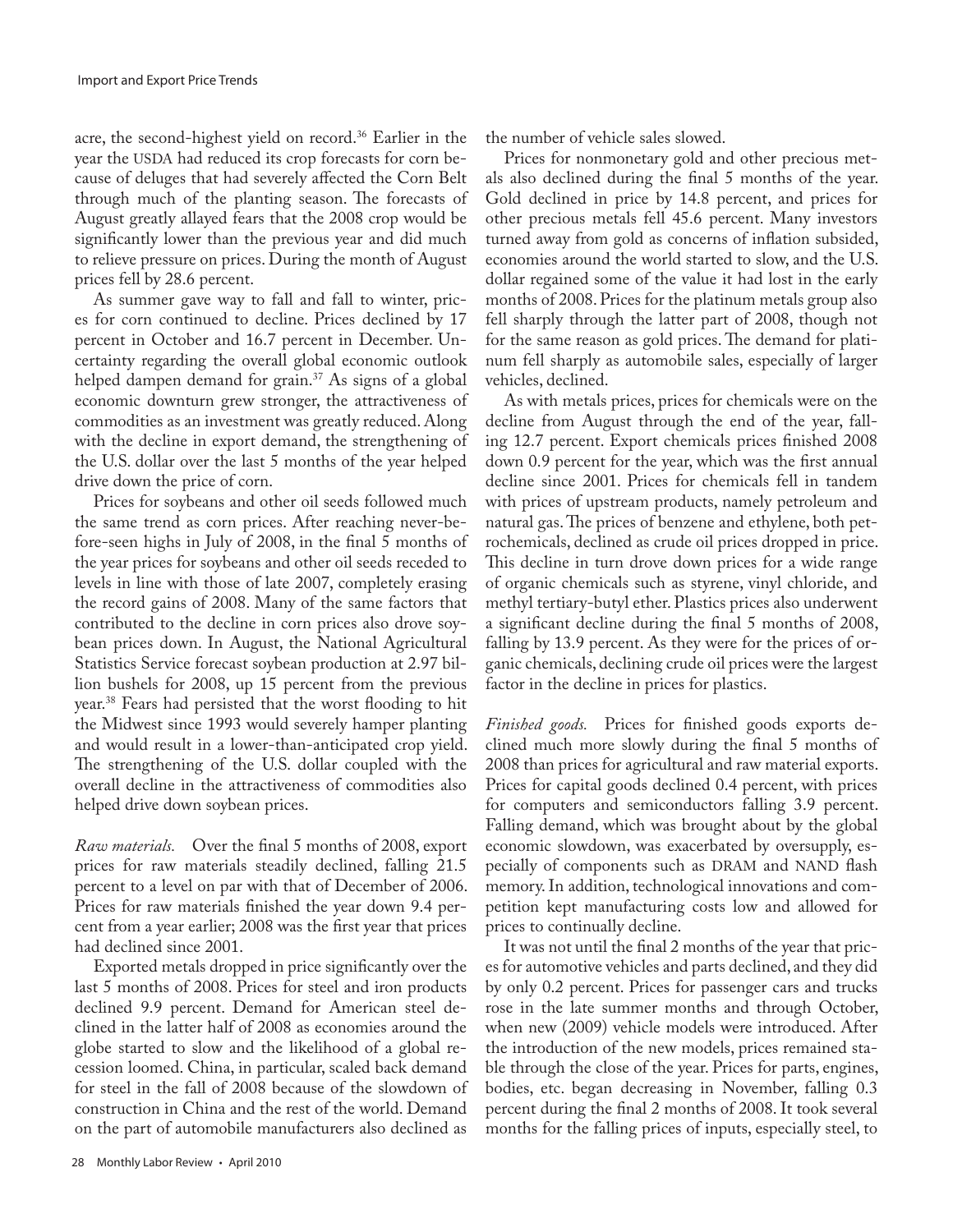have an impact on the prices of parts. Auto manufacturers cut back production as the economy slowed and credit tightened, which dampened demand for vehicular parts.

Prices for consumer goods as a whole did not start to decline until November, when they began their 0.8-percent slide for the final 2 months of 2008. A wide range of factors contributed to falling prices for consumer goods. A number of categories of nondurable consumer goods such as pharmaceutical and medicinal materials along with books and magazines began declining in July and August as the U.S. dollar gained strength against the euro, British pound, South African rand, and Canadian dollar. Other consumer goods did not begin declining until November. Lower prices for materials finally began to drive down prices for goods such as recreational equipment, whose price declined 1.6 percent during the November– December period.

#### **Services and location of origin**

*Services.* Price trends for the services indexes were in line with those of imports and exports for the first 7 months of 2008. During the spring of 2008 and into the summer months, prices steadily increased for both passenger fares and freight rates. The price index for export air passenger fares, a measure of passenger fares paid by residents of foreign countries to United States carriers, increased 16.9 percent through the first 7 months of the year. The index for export air freight, a measure of changes in the rates charged for the transportation of freight from the United States to foreign locations on U.S. carriers, increased 12.7 percent over the same period. Price increases were especially large in June and July. On the import side similar increases took place. The index for import air passenger fares, a measurement of passenger fares paid by U.S. residents to foreign carriers, increased 32 percent through the first 7 months of the year. The import air freight index, which measures the changes in rates charged for the transportation of freight from foreign countries to the United States on foreign carriers, increased by 14.7 percent. Rising fuel prices brought about by the sharp increase in the price for petroleum were responsible for a large part of the fare and rate increases. Many airlines and carriers responded to the higher price for jet fuel by increasing fares and adding surcharges. The depreciation of the U.S. dollar also contributed to rising prices.

As with the other export and import price measurements, import and export air passenger fares and freight rates declined during the last few months of the year. Import air passenger fares and freight rates began declining in August. The former fell 11.9 percent from August to December, while the latter fell 14.8 percent. Export prices for the same services did not begin to decline until September of 2008. During the final 4 months of the year export air passenger fares declined 9.6 percent and import air freight rates declined 5.7 percent. Declining fuel prices brought about a reduction in passenger fares and freight rates along with surcharges. A resurgence of the dollar over the final 5 months of the year also contributed to declining prices.

*Location of origin.* The International Price Program publishes a set of import indexes known as location of origin indexes, each of which is based on a country or region of origin for goods and services. For a number of the locations the indexes are disaggregated by manufactured and nonmanufactured goods. The rise and subsequent decline of petroleum prices had a significant impact on the location of origin indexes of a number of countries and regions. Canada, Mexico, and the Asian Near East, more commonly known as the Middle East, are the three major sources for United States petroleum imports. The index for each of the three locations underwent large increases during the first 7 months of 2008 and then precipitous declines over the final 5 months. The most notable increase and decrease occurred in the index for the Asian Near East. From the beginning of the year through the month of July, prices for imports from that region climbed 38.5 percent. Over the last 5 months of the year, those prices declined by 55.2 percent. The Canadian index increased 22.1 percent during the first 7 months of the year and then declined 25.2 percent during the final 5 months. The location of origin index for Mexico increased 15.1 percent before declining 18.1 percent. Even the location of origin index for the United Kingdom, which exports a modest amount of petroleum to the United States from its North Sea fields, was affected by petroleum prices. During the first 7 months of the year index rose 14.2 percent, only to fall 17.9 percent over the final 5 months of the year.  $\Box$ 

## **Notes**

<sup>&</sup>lt;sup>1</sup> For every calculation in this article involving change over time, the base month is the month before the first month of the period that is referenced. In this example—in which change is measured over the first 7

months of 2008—the first month used in the calculation is December 2007 and the last is July 2008. For changes over the entire year of 2008, the change is calculated from December 2007 to December 2008.